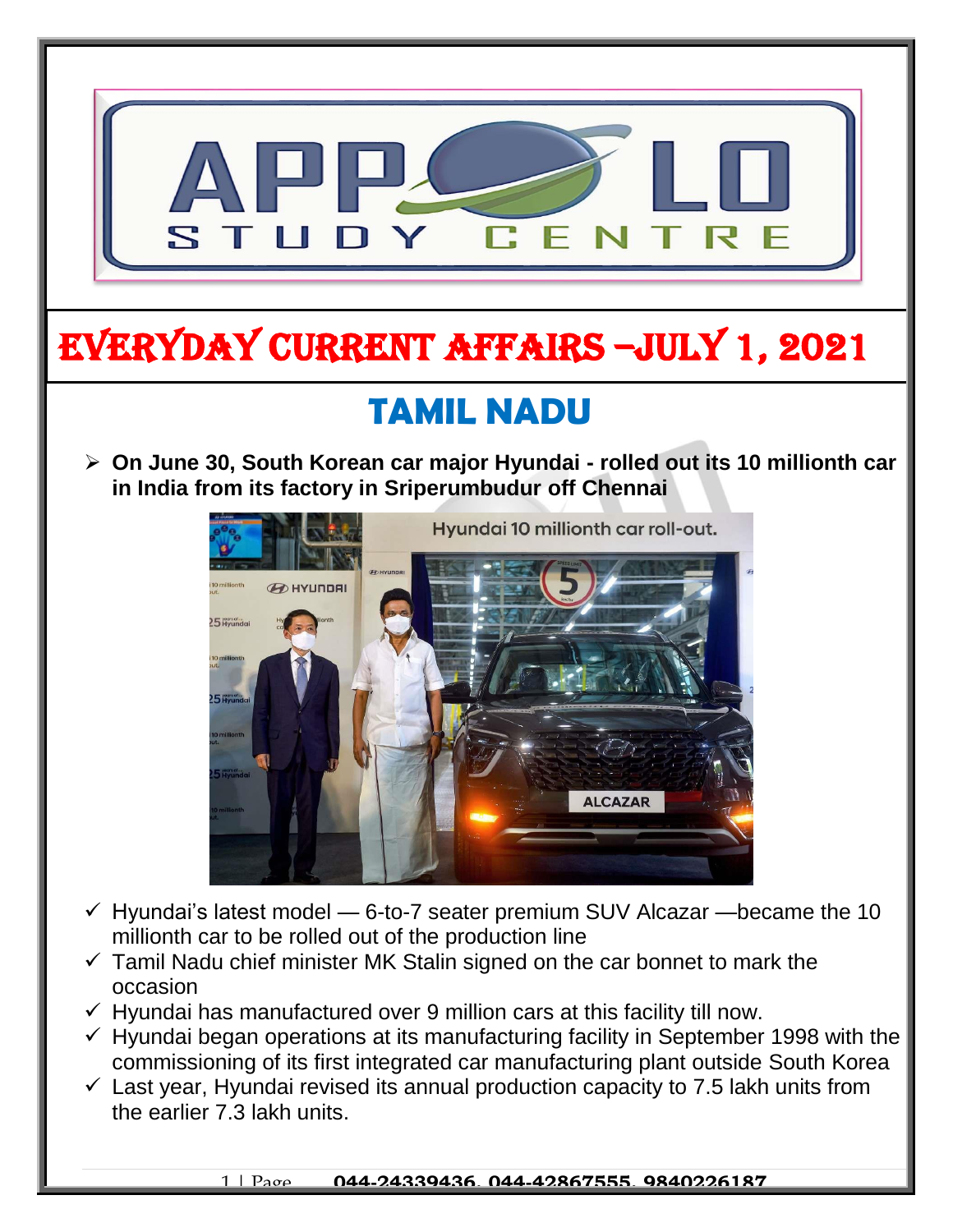- $\checkmark$  Of this, 27% of the production is meant for exports and 73% for the domestic market
- $\checkmark$  Currently 40% of Hyundai's production comprises SUVs, including Creta and Venue
- **R Jagannathan – is appointed as the new vice-chancellor of Periyar University by Governor Banwarilal Purohit on June 30**



- $\checkmark$  He will remain in charge of the Salem-based University for a period of three years from the date of assuming office.
- $\checkmark$  Jagannathan has 39 years of teaching experience.
- $\checkmark$  He has served the Tamil Nadu Agriculture University, Coimbatore as the Dean (agriculture), Professor and Head of Department of agricultural meteorology and adjunct faculty.
- $\checkmark$  He has a vast research experience and published 55 research papers in indexed journals, presented 14 papers in international events and organized 5 international academic, research events.
- $\checkmark$  Jagannathan has presented seven research papers in national-level conferences
- $\checkmark$  He has authored a book, besides co-authoring another four books.
- $\checkmark$  Jagannathan has executed eight research projects worth Rs.764 lakh and guided 14 PhD scholars.
- $\checkmark$  He also has a patent and two international memoranda of understandings to his credit.
- $\checkmark$  Jagannathan conceived and implemented extension outreach programmes and social indulgence schemes like on-campus training for farmers of tsunami affected areas
- $\checkmark$  Besides, he also conducted mass awareness programmes on new agricultural technology and 20 automated weather based agro-advisory system awareness programmes for the Department of Agriculture.
- $\checkmark$  The Association of Agrometeorologists had conferred the award of service to Jagannathan for his contribution in the field of agro meteorology in India in 2017.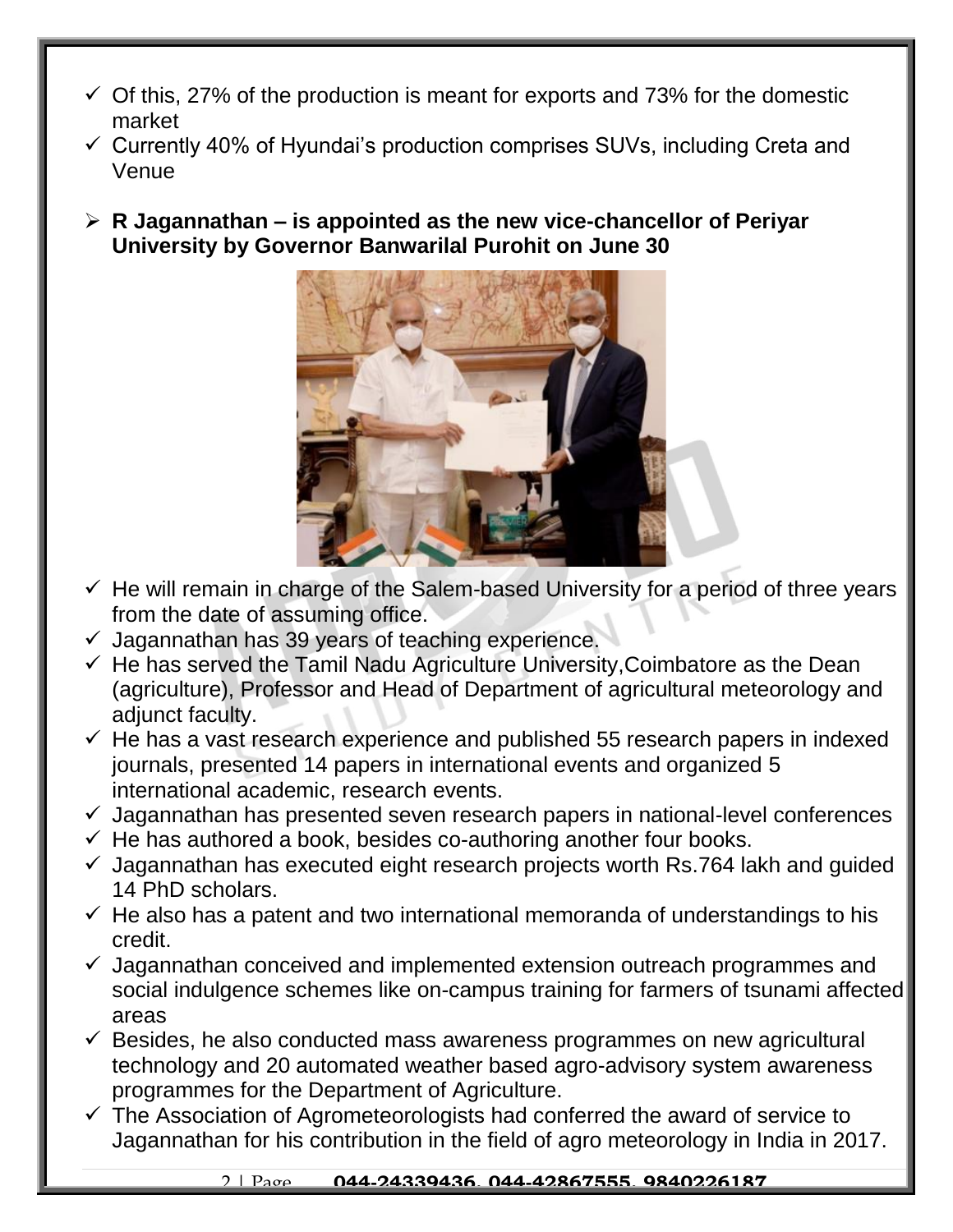- $\checkmark$  The Perivar University was set up by the government of Tamil Nadu in 1997 and it has 106 colleges affiliated with it.
- $\checkmark$  The tenure of its former Vice-Chancellor P Kolandaivel had ended earlier in January 2021 and was extended until further notice.

# **NATIONAL**

- **The delimitation commission - to visit J&K from July 6 to July 9 to interact with political parties, public representatives and officials of the Union Territory**
- $\checkmark$  The commission is headed by retired Supreme Court judge Ranjana Prakash Desai
- $\checkmark$  It would gather information and inputs on the process of delimitation for raising the number of assembly and Parliament seats in J&K.
- $\checkmark$  The ongoing process of delimitation is mandated under the Jammu & Kashmir Reorganization Act, 2019
- $\checkmark$  The delimitation commission was constituted in March 2020 and its term was extended by another year in March 2021 in view of the ongoing pandemic.
- $\checkmark$  Besides Desai, the commission has two ex-officio members and five associate members.
- $\checkmark$  The two ex-officio members are chief election commissioner Sushil Chandra and state election commissioner of J&K K K Sharma
- $\checkmark$  The associate members are Dr Jitendra Singh (junior minister and MP), Jugal Kishore Sharma (MP), Dr Farooq Abdullah, Mohammad Akbar Lone and Hasnain Masoodi. Singh and Sharma are from BJP and come from the Jammu division, while Abdullah, Lone and Masoodi belong to National Conference and are from Kashmir division.
- **The World Bank - has approved a \$500 million programme to support India's informal workforce, including gig workers and migrants**
- $\checkmark$  Of the total commitment, \$112.5 million will be financed by a credit from the International Development Association (IDA), World Bank's concessionary lending arm
- $\checkmark$  The remaining \$387.5 million will be provided as a loan from the International Bank for Reconstruction and Development (IBRD).
- $\checkmark$  The latest assistance is granted further to the \$1.15 billion committed already by World Bank to support schemes in the country under the Pradhan Mantri Garib Kalyan Yojana
- $\checkmark$  This aid is offered as per a program called 'Creating a Coordinated and Responsive Indian Social Protection System (CCRISP)
- $\checkmark$  With this, the total World Bank funding to help the poor and vulnerable households since the start of the pandemic stands at \$1.65 billion.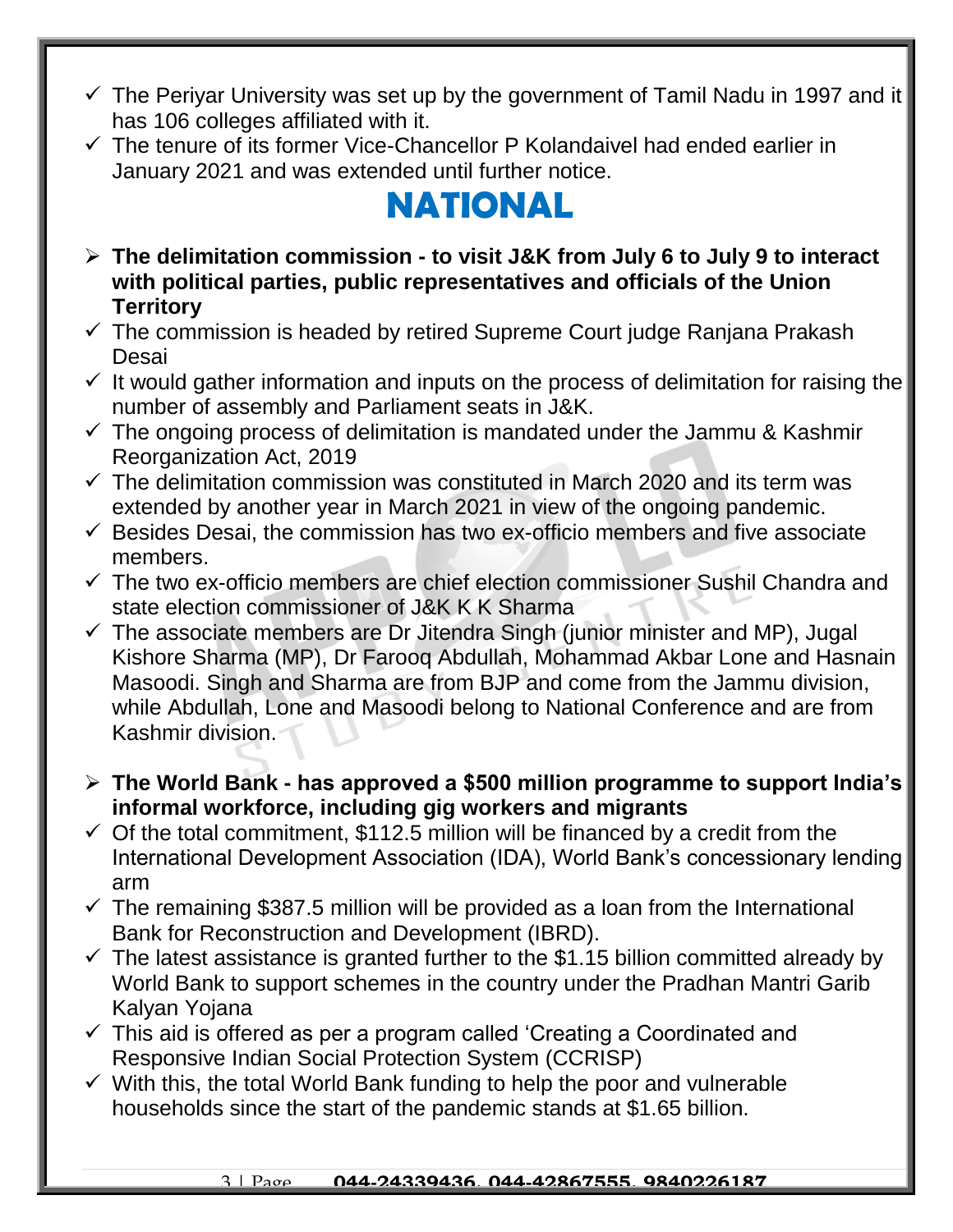### **SUPREME COURT**

**Justice Ashok Bhushan – ends his tenure at the Supreme Court on June 30**



- $\checkmark$  Justice Bhushan is due to retire on July 4, but he chose to bid farewell four days before his scheduled retirement
- $\checkmark$  Justice Bhushan was part of the bench that decided historic cases such as the Ayodhya title suit, validity of Aadhaar and the entry of women into the Sabarimala shrine
- $\checkmark$  Justice Bhushan had authored a 116-page addendum to the historic and unanimous verdict of the five-judge bench in the Ram Janmabhoomi-Babri Masjid case
- $\checkmark$  Even on the last day in office, a bench of Justices Bhushan and M R Shah directed the Centre to provide ex-gratia relief under the Disaster Management Act to the families of the people who died due to Covid-19.
- $\checkmark$  The customary farewell was attended by judges, attorney general for India KK Venugopal, solicitor general Tushar Mehta, and the office bearers of Supreme Court Bar Association and Supreme Court Advocates on Record Association.
- $\checkmark$  Hailing from Jaunpur in Uttar Pradesh, justice Bhushan was sworn in as a high court judge in July 2014.
- $\checkmark$  He was elevated to the Supreme Court on March 26, 2015.

# **INDIA AND OTHER COUNTRIES**

- **Brazil - has decided to suspend a \$324 million contract to buy 20 million doses of Bharat Biotech's Covaxin after 'serious accusations' of irregularities**
- $\checkmark$  The contract for the acquisition of the Covaxin vaccine was signed by the two sides on February 26 for the import of 20 million doses of Covaxin during the second and third quarters of 2021.
- $\checkmark$  The negotiation between the Brazil government and Need Medicines -- the Brazilian pharmaceutical company that brokered the deal -- has been under the investigation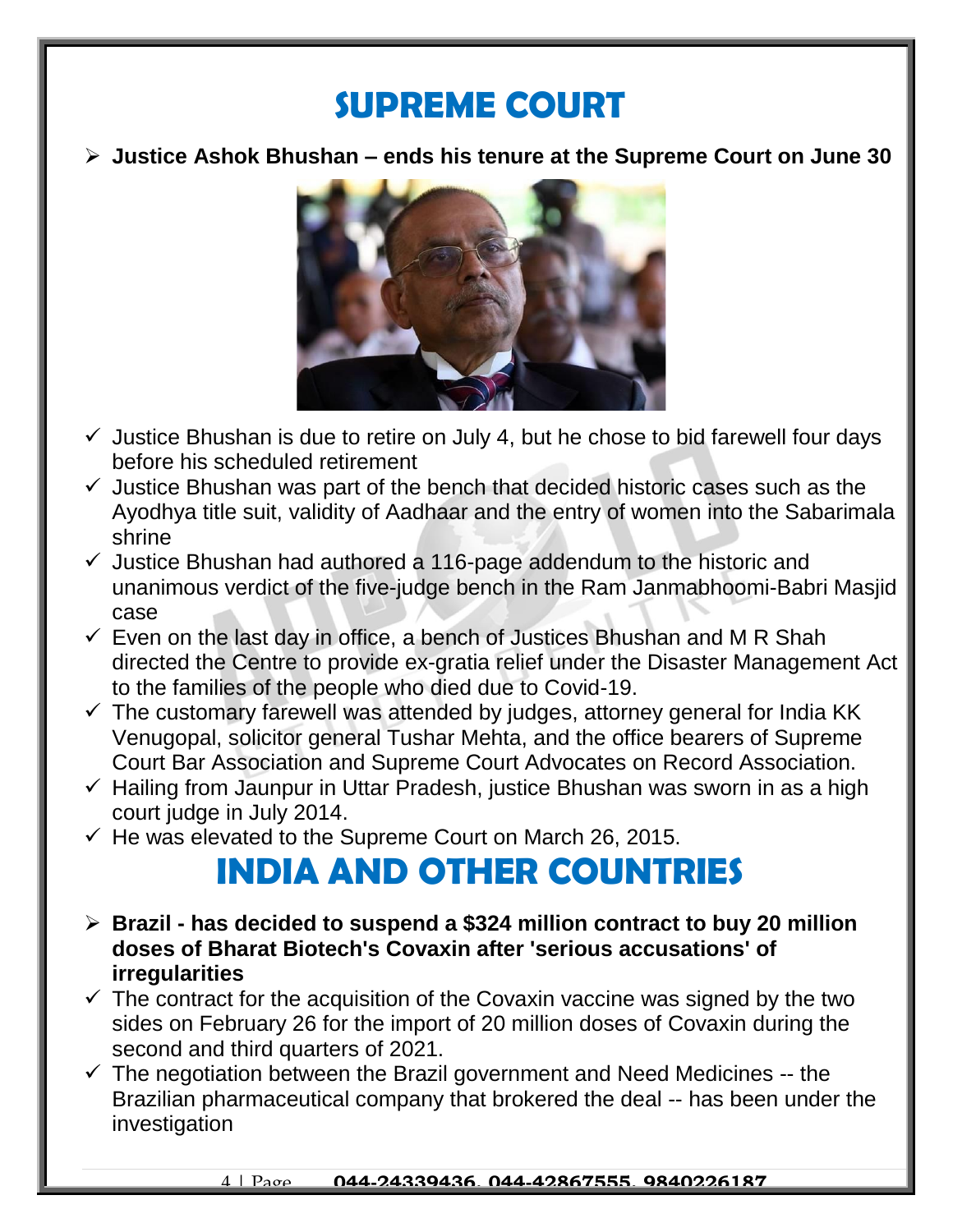- $\checkmark$  Brazilian President Bolsonaro is being accused of overlooking possible corruption in a deal to purchase Covid-19 vaccines
- $\checkmark$  Indian drugmaker, Bharat Biotech insisted that it has neither received any advance payments nor supplied any vaccines to Brazil
- $\checkmark$  The pricing for Brazil has also been indicated at \$15 per dose.



- $\checkmark$  Bharat Biotech and Precisa Medicamentos are conducting a 5000-subject phase III clinical trial in Brazil
- $\checkmark$  Precisa Medicamentos is Bharat Biotech's partner in Brazil, providing assistance, guidance, and support with regulatory submissions, licensure, distribution, insurance, conduct of phase III clinical trials, etc.
- $\checkmark$  The Emergency Use Authorisation for Covaxin was granted by Brazil on 4 June

#### **ECONOMY**

- **The government - has decided to leave small savings rates unchanged for the July-September quarter**
- $\checkmark$  This is the fifth straight quarter where rates have been left unchanged
- $\checkmark$  Currently, SBI offers the highest rate of 5.4% on fixed deposits with a tenure of 5-10 years.
- $\checkmark$  In contrast, PPF deposits will offer 7.1% and that too tax-free.
- $\checkmark$  The senior citizens' scheme will fetch an interest rate of 7.4% per annum, while the National Savings Certificate will fetch 6.8%, Kisan Vikas Patra 6.9% and 5 year time deposits 6.7%

|                   | <b>What They Offer</b>          |
|-------------------|---------------------------------|
|                   | Instrument & Interest rate (%)  |
|                   | 5-year post office deposit      |
|                   | 6.7                             |
| <b>NSC</b>        | 6.8                             |
| PPF               |                                 |
|                   | 7.1                             |
|                   | Senior Citizen Savings Scheme   |
|                   | 7.4                             |
| Sukanya Samriddhi |                                 |
|                   | 7.6<br>Source: Finance ministry |
|                   |                                 |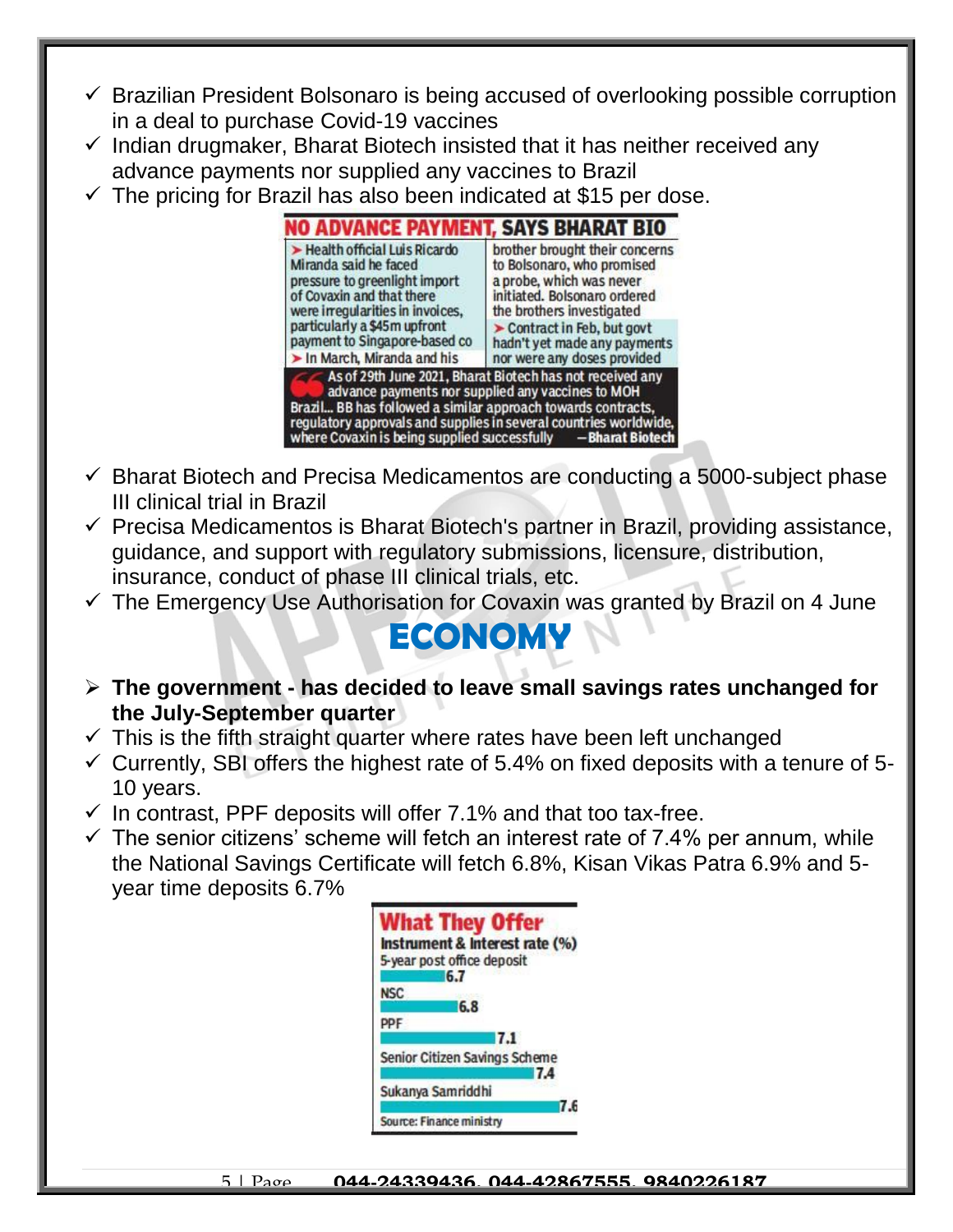$\checkmark$  In April, the government had withdrawn a sharp cut of 40-110 basis points in interest rates on various small savings schemes for the April-June quarter, within 24 hours of announcing the same

# **APPOINTMENTS**

 **The U.S. State Department - announced the appointment of Atul Keshap as the interim Chargé d'Affaires (CDA) in New Delhi**



- $\checkmark$  Keshap, a senior foreign service officer with years of experience in South Asia, replaces former deputy secretary of state Daniel Smith, who is retiring
- $\checkmark$  Keshap most recently served as the Principal Deputy Assistant Secretary of State for the Bureau of East Asian and Pacific Affairs
- $\checkmark$  He is also the Vice Chancellor of the College of International Security Affairs at the National Defense University, Fort McNair, Washington, DC
- $\checkmark$  Keshap was formerly the U.S. Ambassador to Sri Lanka and the Maldives and played a key role in developing the U.S.-Maldives defence relationship
- $\checkmark$  After joining US foreign service in 1994, he also served as Deputy Assistant Secretary of State for South Asia and was posted previously to the American Embassy in New Delhi.
- $\checkmark$  In 2018, he received one of the State Department's highest honours, the Distinguished Honor Award, in recognition of his leadership in advancing US interests in the Indian Ocean Region

# **SPORTS**

 **Indian-American Abhimanyu Mishra – becomes the youngest Grandmaster in chess**



6 | Page **044-24339436, 044-42867555, 9840226187**